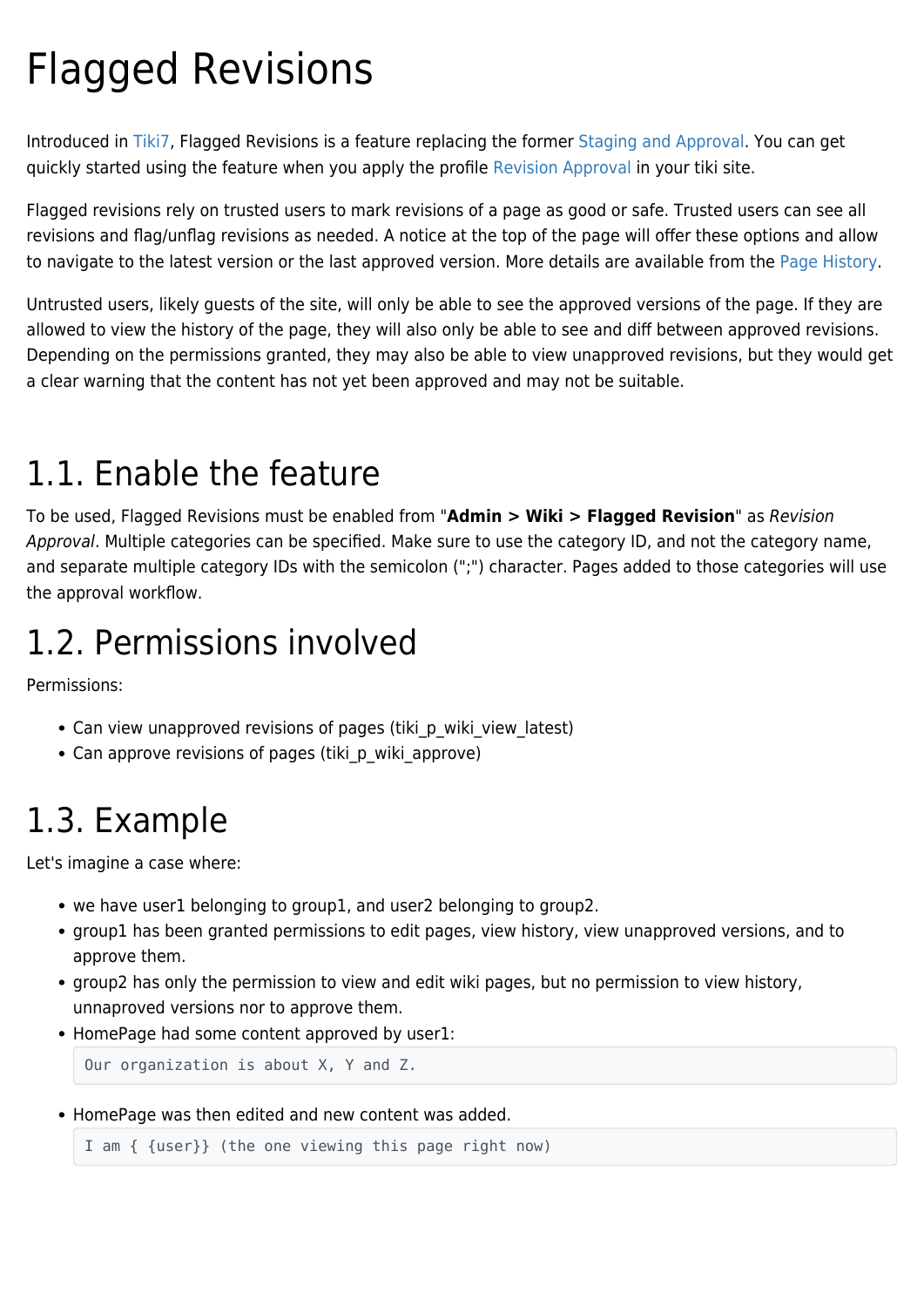#### 1.3.1. Extend the information displayed with some Wiki Argument Variables

You can extend the display of infomation related to flagged revisions in a specific page by means of using the [Wiki Argument Variables](https://doc.tiki.org/Wiki-Argument-Variables) related to Flagged revision, like in the examples shown in the screenshots below.

### 1.3.2. View and actions of user1 (with perms)

In this case and specific moment, HomePage shows this content for user1:

| <b>Content waiting for approval</b>                                                                                                                                                                         |                                                                                   |
|-------------------------------------------------------------------------------------------------------------------------------------------------------------------------------------------------------------|-----------------------------------------------------------------------------------|
| You are currently viewing the approved version of the page. You can also view the latest version.                                                                                                           |                                                                                   |
| <b>HomePage</b>                                                                                                                                                                                             |                                                                                   |
| Our organization is about X, Y and Z.                                                                                                                                                                       | Viewed by user1, with perms<br>to view unapproved versions<br>and to approve them |
| Created by admin. Last Modification: Thursday 22 of May, 2014 11:14, 11 CEST by user2.<br>Page approved by user1 on Thursday 22 of May, 2014 11:13, 15 CEST<br>View latest version before editing<br>Rename |                                                                                   |
| Click to expand                                                                                                                                                                                             |                                                                                   |

When user1 clicks to see the "**latest version**", that is the page shown:



Click to expand

When user1 clicks at "**Show changes since last approved version**", that is the content shown: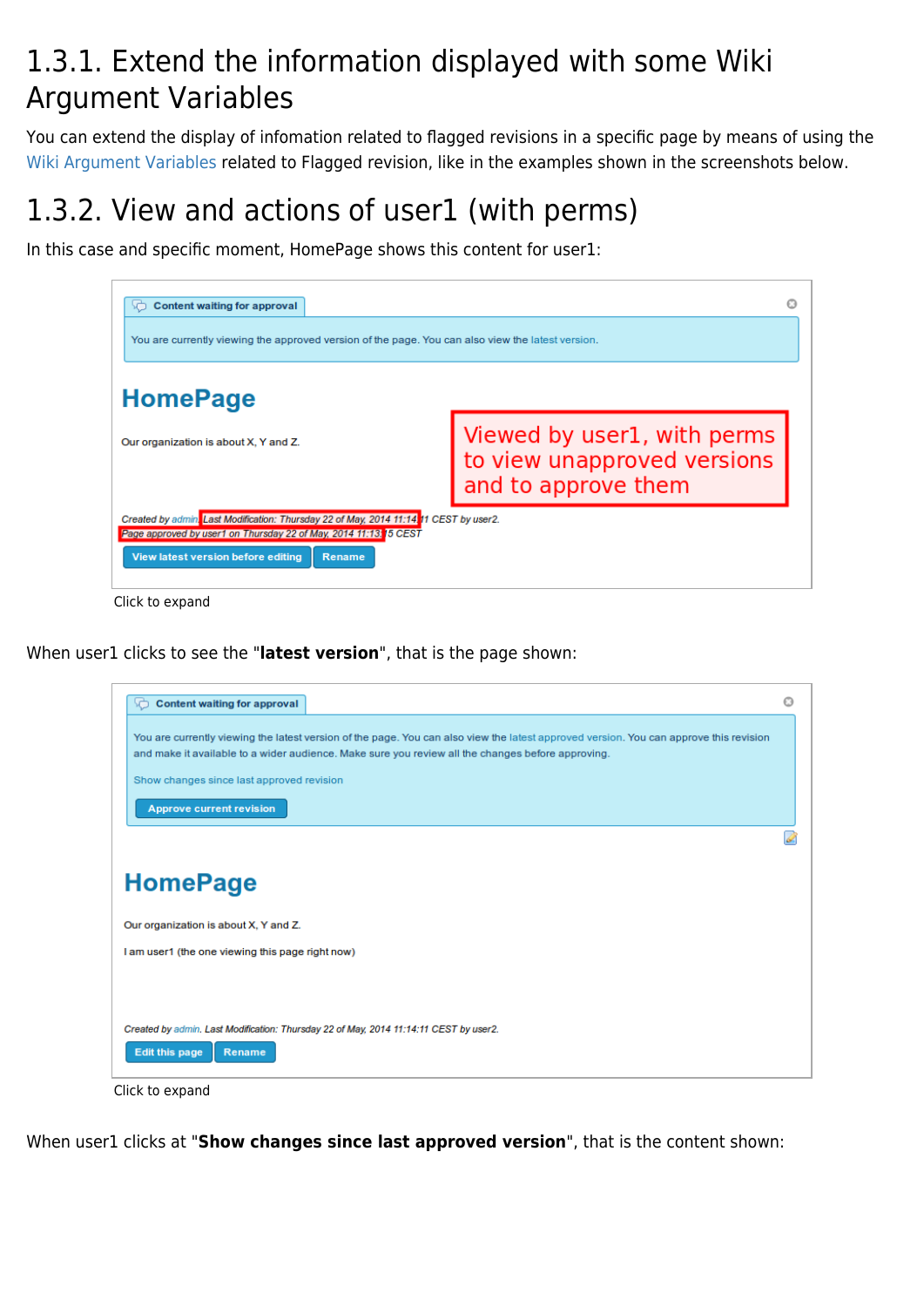| <b>History: HomePage</b>                                                      |           |                          |                                                                                              |                    |                     |   |                          |
|-------------------------------------------------------------------------------|-----------|--------------------------|----------------------------------------------------------------------------------------------|--------------------|---------------------|---|--------------------------|
| <b>Show Edit Sessions</b><br><b>View page</b>                                 |           |                          |                                                                                              |                    |                     |   |                          |
| Content Approval                                                              |           |                          |                                                                                              |                    |                     |   | $\odot$                  |
|                                                                               |           |                          |                                                                                              |                    |                     |   |                          |
| This revision has not been approved.                                          |           |                          |                                                                                              |                    |                     |   |                          |
| <b>Approve Revision</b>                                                       |           |                          |                                                                                              |                    |                     |   |                          |
| <b>Comparing version 6 with version 7</b>                                     |           |                          |                                                                                              |                    |                     |   |                          |
| K<br>M<br>Old Version   ><br>∢                                                |           |                          | M<br>∢                                                                                       | <b>New Version</b> |                     |   |                          |
| <b>Lines: 1-5</b>                                                             |           | <b>Lines: 1-7</b>        |                                                                                              |                    |                     |   |                          |
| Our organization is about X, Y and Z.                                         | $\ddot{}$ |                          | Our organization is about X, Y and Z.<br>I am {{user}} (the one viewing this page right now) |                    |                     |   |                          |
|                                                                               |           |                          |                                                                                              |                    |                     |   |                          |
| <b>History</b>                                                                |           |                          |                                                                                              | <b>Advanced</b>    | Side-by-side diff v |   | Compare                  |
|                                                                               |           | Legend: v=view, s=source |                                                                                              |                    |                     |   |                          |
| <b>Information</b>                                                            |           |                          | <b>Version</b>                                                                               | <b>HTHL</b>        | <b>Action</b>       |   | Compare                  |
| 11:14 by user2                                                                |           |                          | 7<br><b>Current</b>                                                                          |                    | $V$ S               |   |                          |
| 11:14 by user2                                                                |           |                          | 7                                                                                            |                    | V <sub>S</sub>      | 0 | $\left( \bullet \right)$ |
| 11:11 by user1<br>improving teh description of our organization<br>(approved) |           |                          | 6                                                                                            |                    | v s                 | ( |                          |
| 11:09 by user1<br>foobar                                                      |           |                          | 5                                                                                            |                    | $V$ S               |   |                          |

Click to expand

There is a box called "**Content approval**" at the top, which allows user1 to "**Approve revision**", in an equivalent way to what was shown in the previous screen when viewing the latest version, if user1 had clicked a the button "**Approve current revision**". Once user1 approves that revision, the new content will be shown when visiting the page:



Click to expand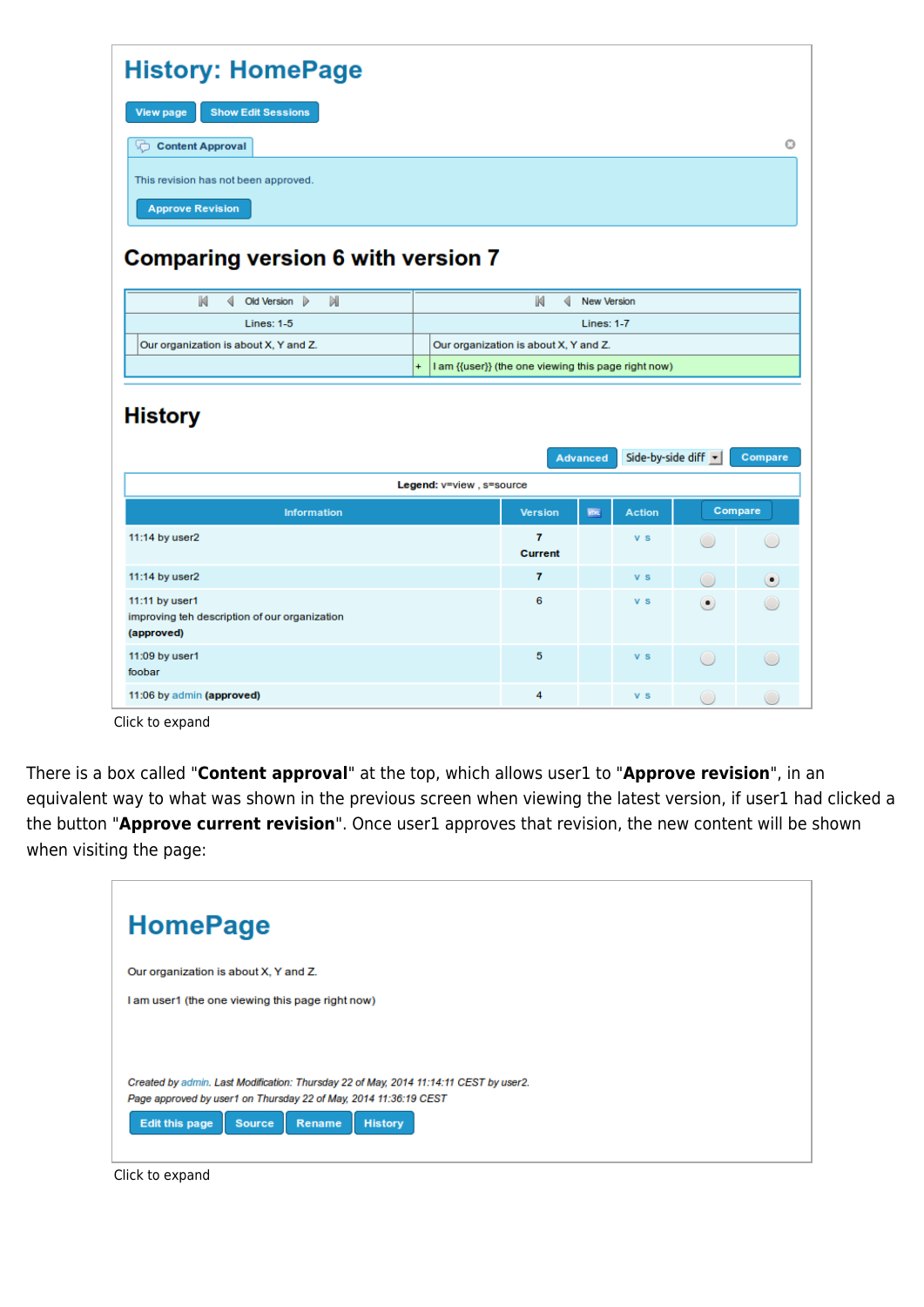#### 1.3.3. View of user2 (without perms)

Note that **before user1 approved the changes in that revision**, this is what **user2** could see in the same HomePage:



And **after user1 approved that revision**, this is what **user2** could see (the same as user1 by then):



Click to expand

## 1.4. Managing the approval workflow

Starting with [Tiki11,](https://doc.tiki.org/Tiki11) additional information is included in the [Search and List from Unified Index.](https://doc.tiki.org/Search-and-List-from-Unified-Index) The [List Plugin](https://doc.tiki.org/PluginList) can be used to obtain lists of pages that need approval.

#### **Note: PluginList requires that your Unified Index be up to date**

```
Simple list of pages pending approval
{LIST()}
   {filter field=wiki_approval_state content=pending}
{LIST}
```

```
List of approved pages
```

```
{LIST() } {filter field=wiki_approval_state content=approved}
{LIST}
```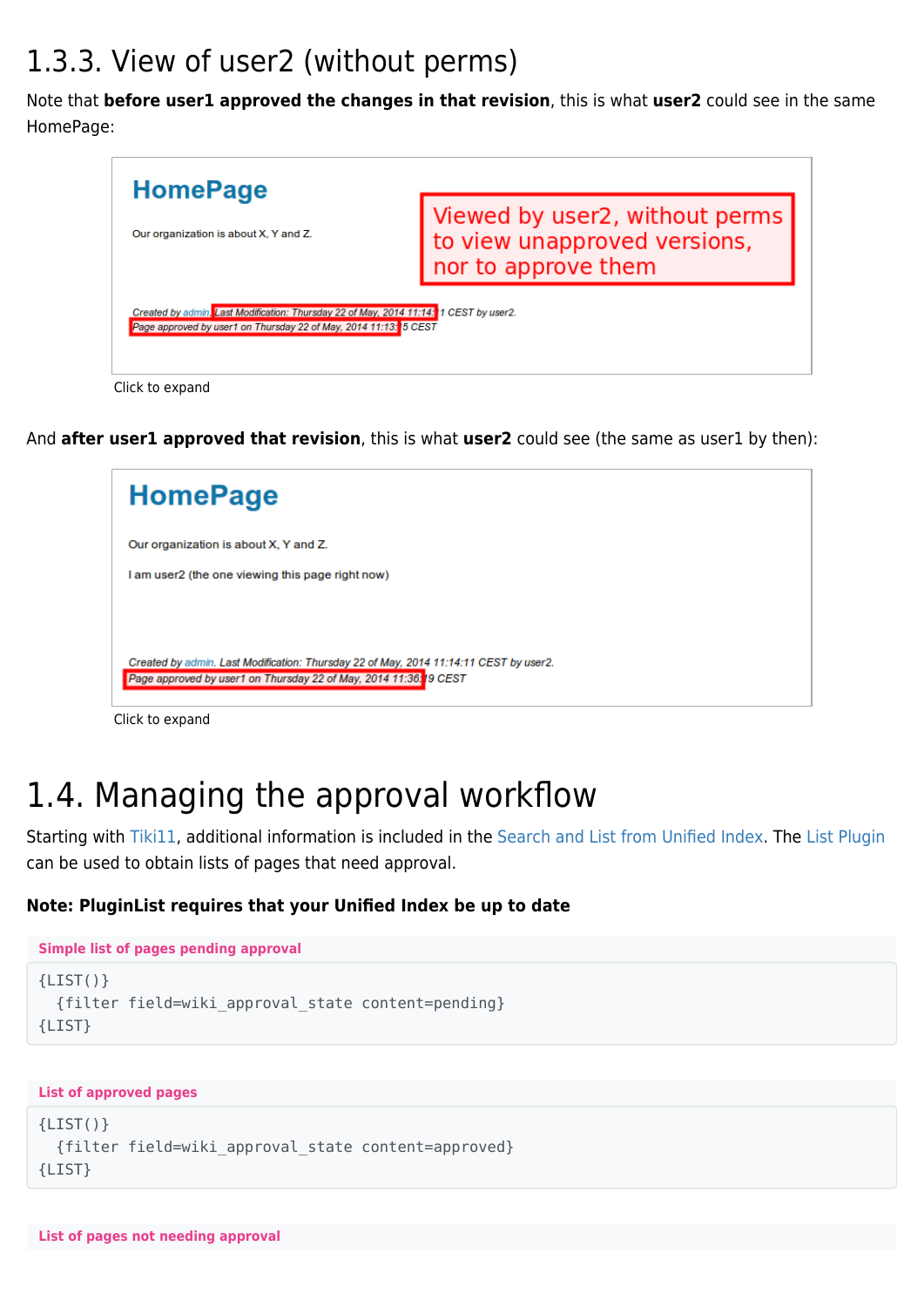```
{LIST() } {filter field=wiki_approval_state content=none}
{LIST}
```
You can also use the "allowed\_groups" variable and filter so your results depend of the group allowed to approve.

```
Simple list of pages pending approval for the group Approvers
{LIST()}
   {filter field=wiki_approval_state content=pending}
   {filter field="allowed_groups" multivalue="Approvers"}
{LIST}
```
In previous versions, a list of pending pages could be obtained in a less accurate manner.

```
Simple list of pages pending approval (prior to 11)
{LIST() } {filter categories="42"}
   {filter field=title content=latest}
{LIST}
```
The LIST plugin has many more options to alter how to display the list of pages and more filters can be added. You are encouraged to create lists of pages needing approval for the different groups of people managing those pages. This can be done by using additional categories on your pages.

If you are using [Perspectives](https://doc.tiki.org/Perspectives), the global listing could be automatically filtered for the currently selected perspective.

### 1.5. Mass approval

Using [PluginListExecute](https://doc.tiki.org/PluginListExecute)

**Approve multiple pages at the same time - for activation on existing sites**

```
{LISTEXECUTE()} {pagination max="5000"}
   {filter field=wiki_approval_state content=pending}
   {ACTION(name=Approve)}
     {step action=wiki_approval}
   {ACTION}
{LISTEXECUTE}
```
#### **Mass approval of all pages in some categories**

```
{LISTEXECUTE()} {pagination max="5000"}
     {filter categories="40 OR 41 OR 97 OR 231"}
     {filter language="fr"}
     {sort mode=title_asc}
```